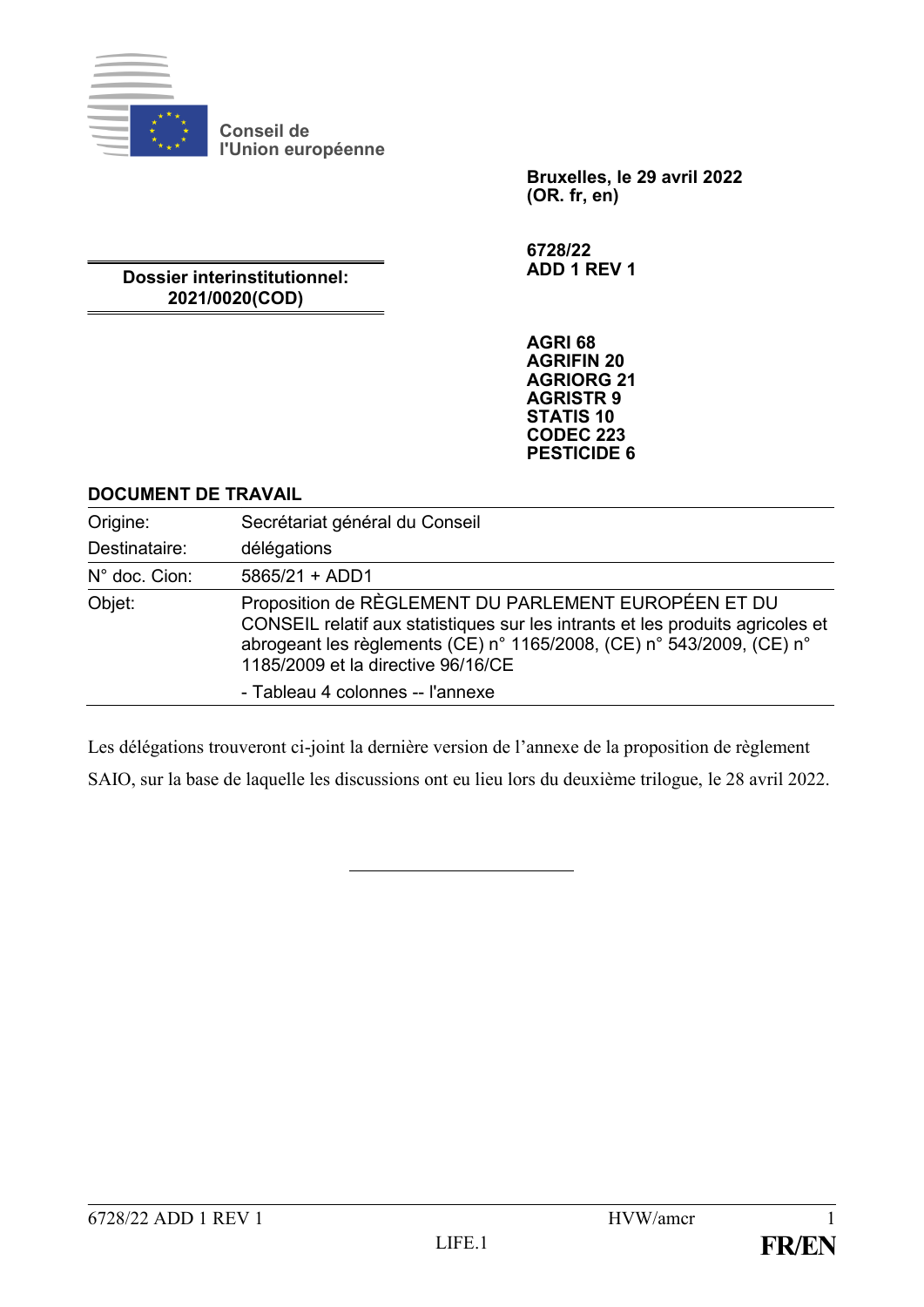# **Proposal for a REGULATION OF THE EUROPEAN PARLIAMENT AND OF THE COUNCIL on statistics on agricultural input and output and repealing Regulations (EC) No 1165/2008, (EC) No 543/2009, (EC) No 1185/2009 and Council Directive 96/16/EC**

#### **Annex**

# **Results ITM 8b on 26 April 2022**

| (a) |                                                                                            |
|-----|--------------------------------------------------------------------------------------------|
| (b) |                                                                                            |
| (c) |                                                                                            |
| (d) |                                                                                            |
|     |                                                                                            |
| (a) |                                                                                            |
| (b) |                                                                                            |
| (c) |                                                                                            |
| (d) | Statistics on nutrients, pesticides, veterinary medicinal and plat protection products and |
|     |                                                                                            |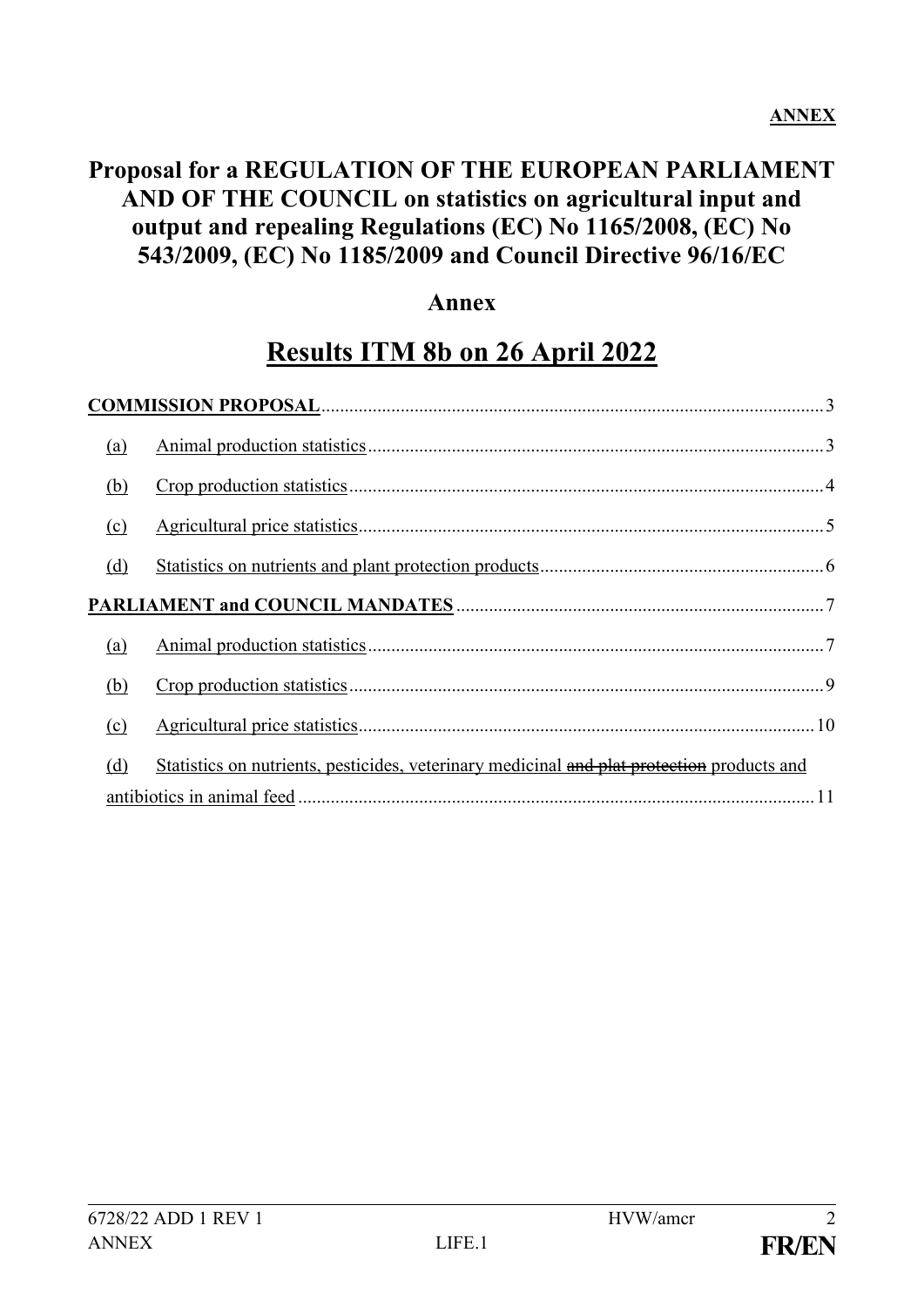#### <span id="page-2-0"></span>**COMMISSION PROPOSAL**

# **Domains, topics and detailed topics, and transmission frequencies and reference periods per detailed topic**

| <b>Topic</b>    | <b>Detailed topics</b>           | Transmission          | <b>Reference periods</b> |
|-----------------|----------------------------------|-----------------------|--------------------------|
|                 |                                  | frequencies           |                          |
| Livestock and   | Livestock populations            | Twice per year,       | Dates                    |
| meat            |                                  | annual or three times |                          |
|                 |                                  | per decade            |                          |
|                 | Meat production                  | Monthly               | Calendar month           |
|                 |                                  | Annually              | Calendar year            |
|                 | Animal delivery                  | Twice per year or     | Calendar quarters        |
|                 |                                  | annually              | Calendar half years      |
|                 |                                  |                       | Calendar years           |
| Eggs and chicks | Eggs for consumption             | Annually or three     | Calendar year            |
|                 |                                  | times per decade      |                          |
|                 | Eggs for hatching and farmyard   | Monthly               | Calendar month           |
|                 | poultry chicks                   |                       |                          |
|                 | Structure of hatcheries          | Annually              | Calendar year            |
|                 |                                  |                       | Dates                    |
| Milk and milk   | Milk produced and used on the    | Annually or three     | Calendar year            |
| products        | agricultural holdings            | times per decade      |                          |
|                 | Milk availabilities to the dairy | Annually              | Calendar year            |
|                 | sector                           |                       |                          |
|                 | Uses of milk and dairy           | Annually              | Calendar year            |
|                 | materials by the dairy sector    |                       |                          |
|                 | and resulting products           |                       |                          |
|                 | Monthly uses of cows' milk by    | Monthly or twice per  | Calendar month           |
|                 | the dairy sector                 | year                  |                          |

<span id="page-2-1"></span>(a) Animal production statistics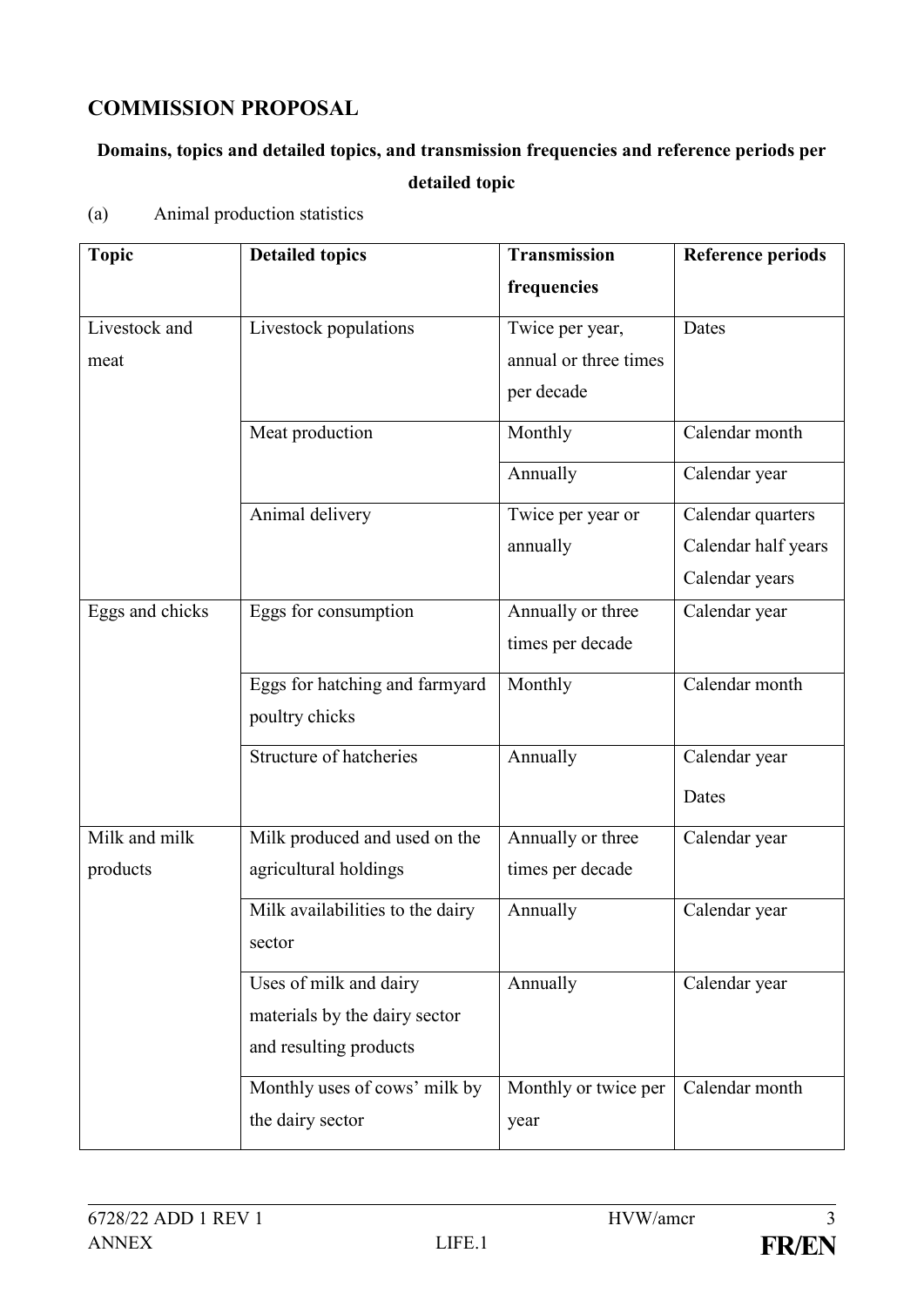| <b>Topic</b> | <b>Detailed topics</b>                | <b>Transmission</b><br>frequencies | <b>Reference periods</b> |
|--------------|---------------------------------------|------------------------------------|--------------------------|
|              | Structure of the dairy<br>enterprises | Three times per<br>decade          | Calendar year            |
|              |                                       |                                    |                          |

# <span id="page-3-0"></span>(b) Crop production statistics

| <b>Topic</b>              | <b>Detailed topics</b>                               | <b>Transmission</b>          | <b>Reference periods</b> |
|---------------------------|------------------------------------------------------|------------------------------|--------------------------|
|                           |                                                      | frequencies                  |                          |
| Crop production           | Arable crop production and<br>permanent grassland    | Sub-annually and<br>annually | Calendar year            |
|                           | Horticulture production<br>excluding permanent crops | Sub-annually and<br>annually | Calendar year            |
|                           | Permanent crop production                            | Sub-annually and<br>annually | Calendar year            |
| Crop balances             | Cereal balances                                      | Annually                     | Year                     |
|                           | Oil seed balances                                    | Annually                     | Year                     |
| Grasslands and<br>grazing | Management of grazed areas                           | Every 3 years                | Calendar year            |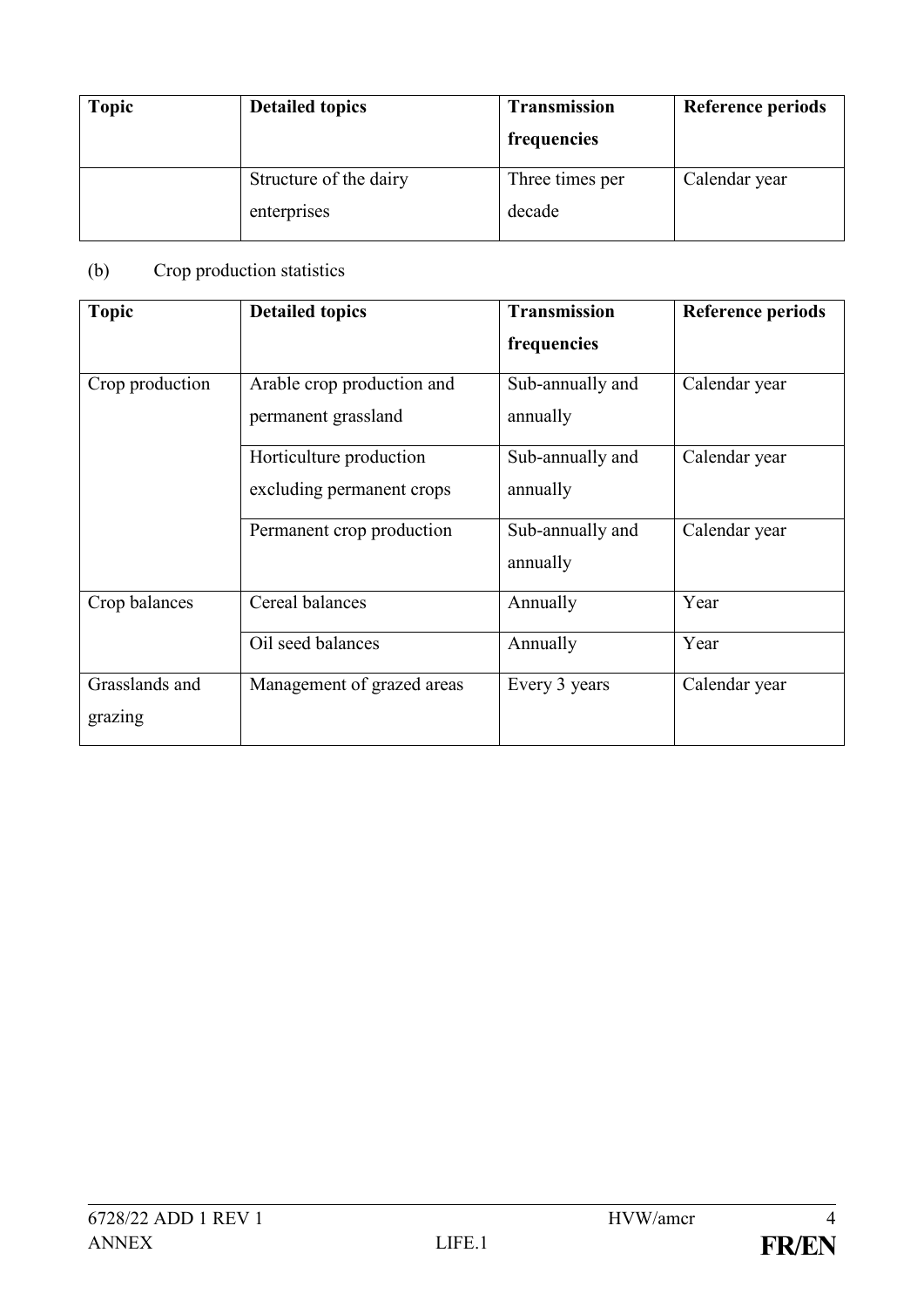# <span id="page-4-0"></span>(c) Agricultural price statistics

| <b>Topic</b>       | <b>Detailed topics</b>       | <b>Transmission</b> | <b>Reference periods</b> |
|--------------------|------------------------------|---------------------|--------------------------|
|                    |                              | frequencies         |                          |
| Agricultural price | Early and achieved indices   | Quarterly and       | Calendar quarter         |
| indices            |                              | annually            | Calendar year            |
|                    | Weights and re-based indices | Every 5 years       | Calendar quarter         |
|                    |                              |                     | Calendar year            |
| Absolute input     | Fertilisers                  | Annually            | Calendar year            |
| prices             | Feedingstuff                 | Annually            | Calendar year            |
|                    | Energy                       | Annually            | Calendar year            |
| Agricultural land  | Agricultural land prices     | Annually            | Calendar year            |
| prices and rents   | Agricultural land rents      | Annually            | Calendar year            |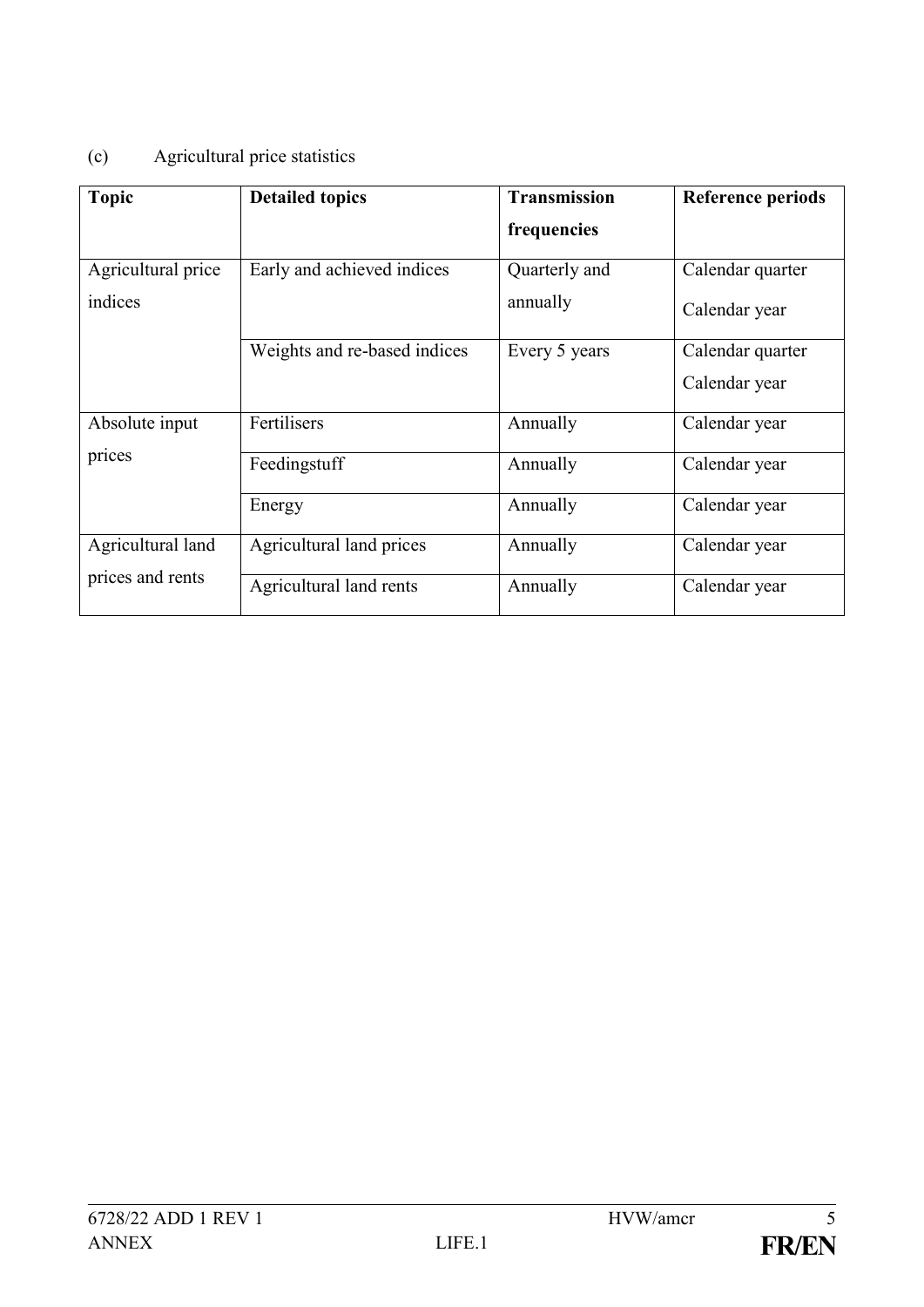<span id="page-5-0"></span>

| (d) | Statistics on nutrients and plant protection products |  |  |
|-----|-------------------------------------------------------|--|--|
|     |                                                       |  |  |
|     |                                                       |  |  |

| <b>Topic</b>                 | <b>Detailed topics</b>                                    | <b>Transmission</b> | <b>Reference periods</b> |  |
|------------------------------|-----------------------------------------------------------|---------------------|--------------------------|--|
|                              |                                                           | frequencies         |                          |  |
| Nutrients in<br>agricultural | Inorganic fertilisers for<br>agriculture                  | Annually            | Calendar year            |  |
| fertilisers                  | Organic fertilisers for                                   |                     |                          |  |
|                              | agriculture                                               |                     |                          |  |
| Nutrient balances            | Crops and forage nutrient<br>contents coefficients        | Every five years    | Calendar years           |  |
|                              | Crop residue volumes and<br>nutrient content coefficients |                     |                          |  |
|                              | Biological nitrogen fixation                              |                     |                          |  |
|                              | coefficients                                              |                     |                          |  |
|                              | Atmospheric nitrogen<br>deposition coefficients           |                     |                          |  |
|                              | Seed use nutrient content<br>coefficients                 |                     |                          |  |
|                              | Livestock excretion nutrient<br>coefficients              |                     |                          |  |
|                              | Livestock manure withdrawal                               |                     |                          |  |
|                              | volumes and nutrient content<br>coefficients              |                     |                          |  |
| Plant protection<br>products | Plant protection products<br>placed on the market         | Annually            | Calendar year            |  |
|                              |                                                           |                     |                          |  |
|                              | Use of plant protection<br>products in agriculture        | Annually            | Calendar year            |  |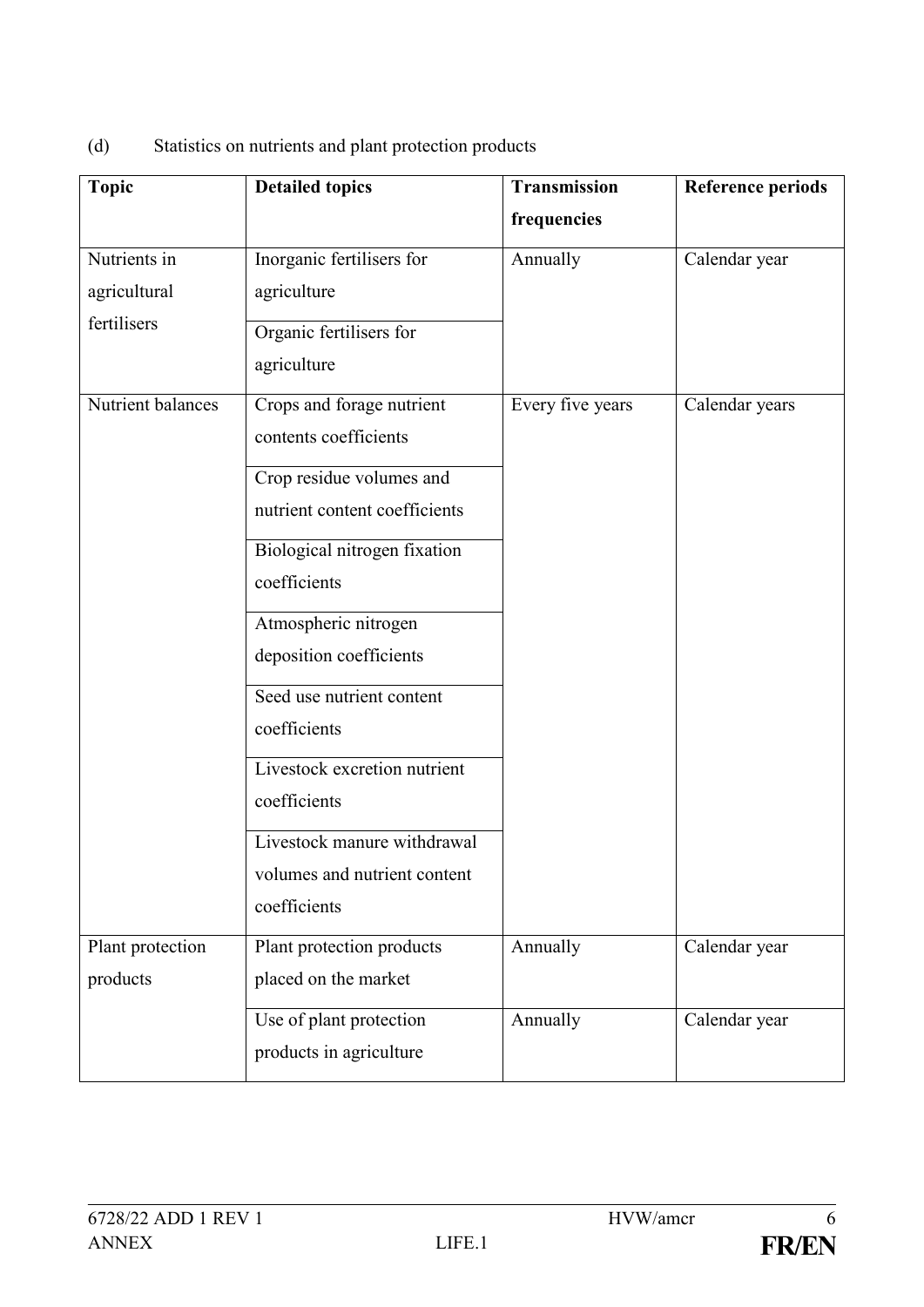# <span id="page-6-0"></span>**PARLIAMENT and COUNCIL MANDATES**

**In green**: previously agreed as per 12th April 2022 **Highlighted in yellow**: still open as per 12th April 2022

#### <span id="page-6-1"></span>(a) Animal production statistics<sup>1</sup>

| <b>Topic</b>          | <b>Detailed topics</b> | Transmisson<br>frequencies                                                                 | <b>Reference periods</b>                | <b>Dimensions</b>  |                                 |
|-----------------------|------------------------|--------------------------------------------------------------------------------------------|-----------------------------------------|--------------------|---------------------------------|
|                       |                        |                                                                                            |                                         | Organic<br>farming | <b>Regional</b><br>requirements |
|                       |                        | Twice per year,                                                                            | Dates in the period<br>May/June         |                    |                                 |
|                       |                        |                                                                                            | Date in the period<br>November/December | <b>Applicable</b>  | <b>Applicable</b>               |
| Livestock<br>and meat | Livestock populations  | Annual<br>Or for exemptions:<br>IFS years until 2026<br>and then three times<br>per decade | Year                                    | <b>Applicable</b>  | <b>Applicable</b>               |
|                       |                        | IFS years until 2026<br>and then three times<br>per decade                                 | Year                                    |                    |                                 |
|                       | Meat production        | Monthly                                                                                    | <b>Month</b>                            |                    |                                 |
|                       |                        | Annually                                                                                   | Year                                    | <b>Applicable</b>  |                                 |
|                       | Animal delivery        | Twice per year or                                                                          | <b>Quarters</b>                         |                    |                                 |
|                       |                        | Twice per year                                                                             | Three half years                        |                    |                                 |

<sup>&</sup>lt;u>.</u> **1**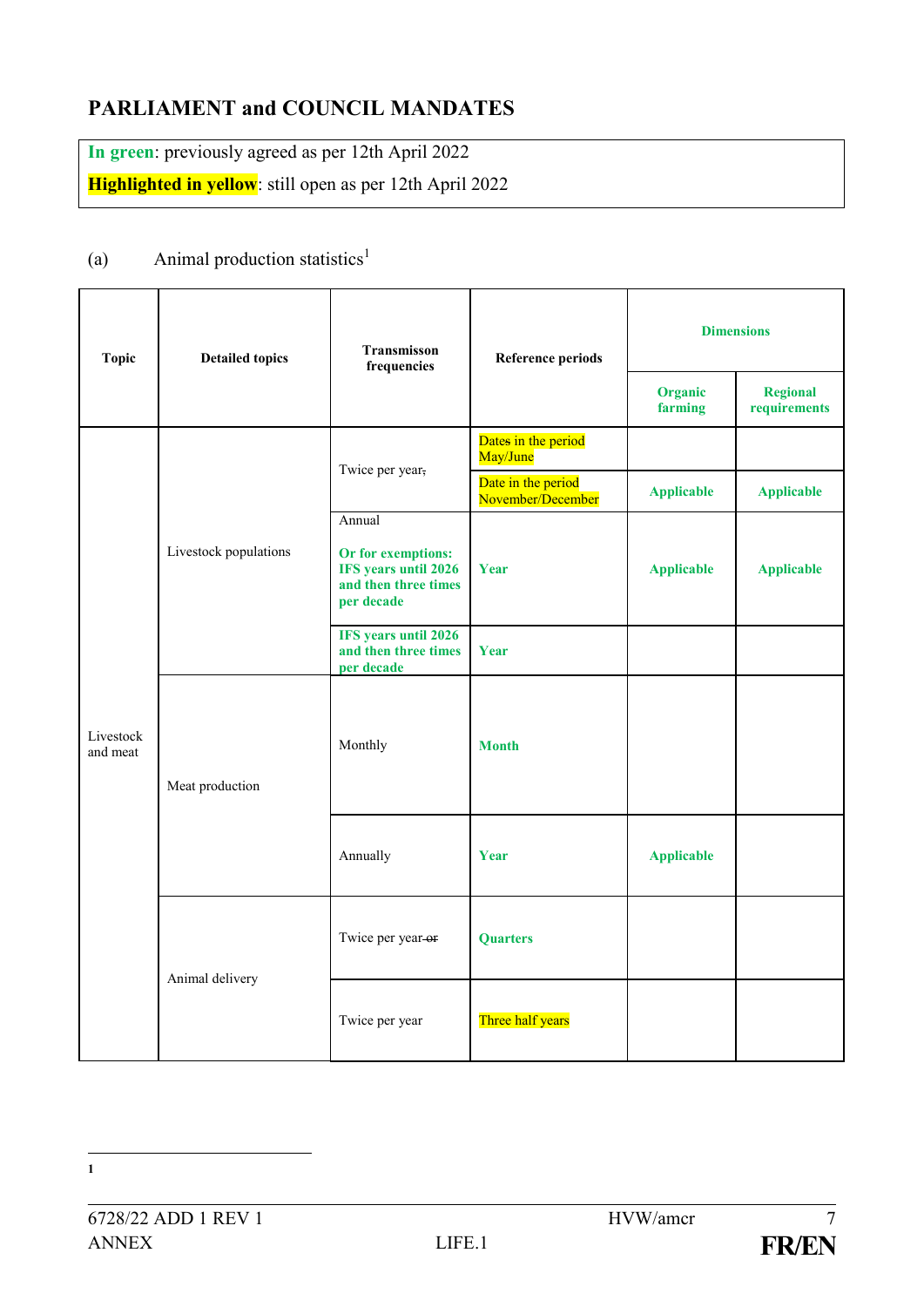|                              |                                                                                      | Annually                                                                                     | Two half years |                   |                   |
|------------------------------|--------------------------------------------------------------------------------------|----------------------------------------------------------------------------------------------|----------------|-------------------|-------------------|
| Eggs and<br>chicks           | Eggs for consumption                                                                 | Annually<br>Or for exemptions:<br>IFS years until 2026<br>and then three times<br>per decade | Year           | <b>Applicable</b> |                   |
|                              | Eggs for hatching and<br>poultry chicks                                              | Monthly                                                                                      | <b>Month</b>   |                   |                   |
|                              | Structure of hatcheries                                                              | Annually                                                                                     | Year           |                   |                   |
|                              | Milk produced and used on<br>the agricultural holdings                               | Annually<br>Or for exemptions:<br>IFS years until 2026<br>and then three times<br>per decade | Year           | <b>Applicable</b> | <b>Applicable</b> |
|                              | Milk availabilities to the<br>dairy sector                                           | Annually                                                                                     | Year           | <b>Applicable</b> |                   |
| Milk and<br>milk<br>products | Uses of milk and dairy<br>materials by the dairy<br>sector and resulting<br>products | Annually                                                                                     | Year           | <b>Applicable</b> |                   |
|                              | Monthly uses of cow's<br>milk by the dairy sector                                    | Monthly (twice per<br>year)                                                                  | <b>Month</b>   |                   |                   |
|                              | Structure of the dairy<br>enterprises                                                | IFS years until 2026<br>and then three times<br>per decade                                   | Year           |                   |                   |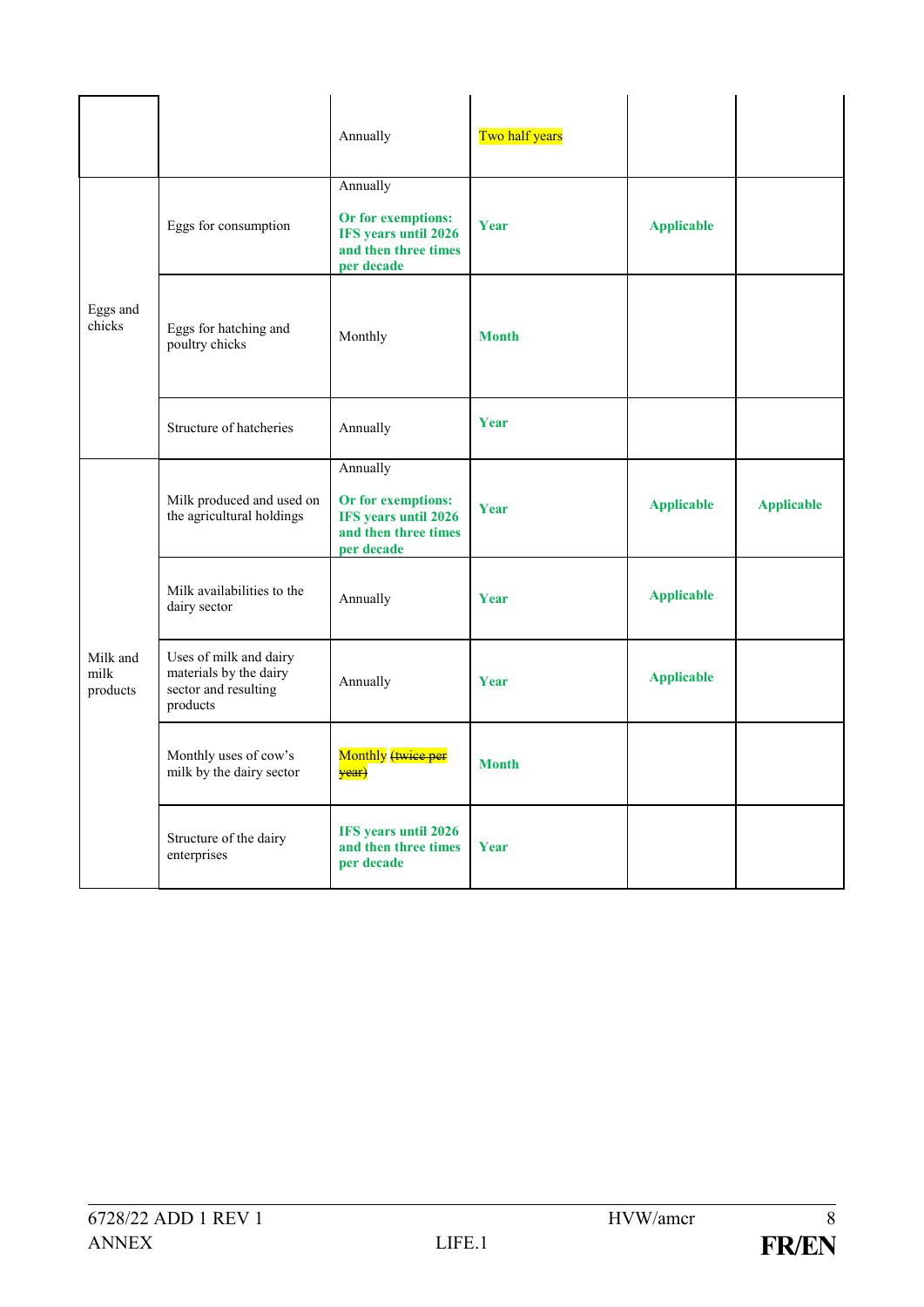### <span id="page-8-0"></span>(b) Crop production statistics<sup>2</sup>

| <b>Topic</b>      | <b>Detailed topics</b>                                                       | Transmisson<br>frequencies                                 | <b>Reference</b><br>periods | <b>Dimensions</b>  |                                 |
|-------------------|------------------------------------------------------------------------------|------------------------------------------------------------|-----------------------------|--------------------|---------------------------------|
|                   |                                                                              |                                                            |                             | Organic<br>farming | <b>Regional</b><br>requirements |
|                   | <b>Utilised agricultural</b><br>area, arable land and<br>permanent grassland | Annually                                                   | Calendar year               |                    |                                 |
|                   | Horticultural crops                                                          | Annually                                                   | Calendar year               |                    |                                 |
|                   | Permanent crops                                                              | Annually                                                   | Calendar year               |                    |                                 |
|                   | <b>Fodder crops</b>                                                          | <b>Every 3 years</b>                                       | Calendar year               |                    |                                 |
|                   | <b>Fallow land area</b>                                                      | Annually                                                   | Calendar year               |                    |                                 |
| Crop area and     | Arable crops and<br>permanent grassland                                      | Sub-annually                                               | Year                        |                    |                                 |
| production        |                                                                              | Annually                                                   | Year                        | <b>Applicable</b>  | <b>Applicable</b>               |
|                   | Horticulture excluding<br>permanent crops                                    | Sub-annually                                               | Year                        |                    |                                 |
|                   |                                                                              | Annually                                                   | Year                        | <b>Applicable</b>  |                                 |
|                   | Permanent crops                                                              | Sub-annually                                               | Year                        |                    |                                 |
|                   |                                                                              | Annually                                                   | Year                        | <b>Applicable</b>  | <b>Applicable</b>               |
|                   | <b>Fodder production</b>                                                     | <b>Every 3 years</b>                                       | Year                        |                    |                                 |
|                   | Cereal balances                                                              | Annually                                                   | Year                        |                    |                                 |
| Crop balances     | Oil seeds balances                                                           | Annually                                                   | Year                        |                    |                                 |
| <b>Grasslands</b> | <b>Management</b> of<br>grasslands                                           | IFS years until 2026<br>and then three times<br>per decade | Year                        |                    |                                 |

<span id="page-8-1"></span><u>.</u> **<sup>2</sup>** *Total main area and production specifying organic farming certified and/or under conversion.*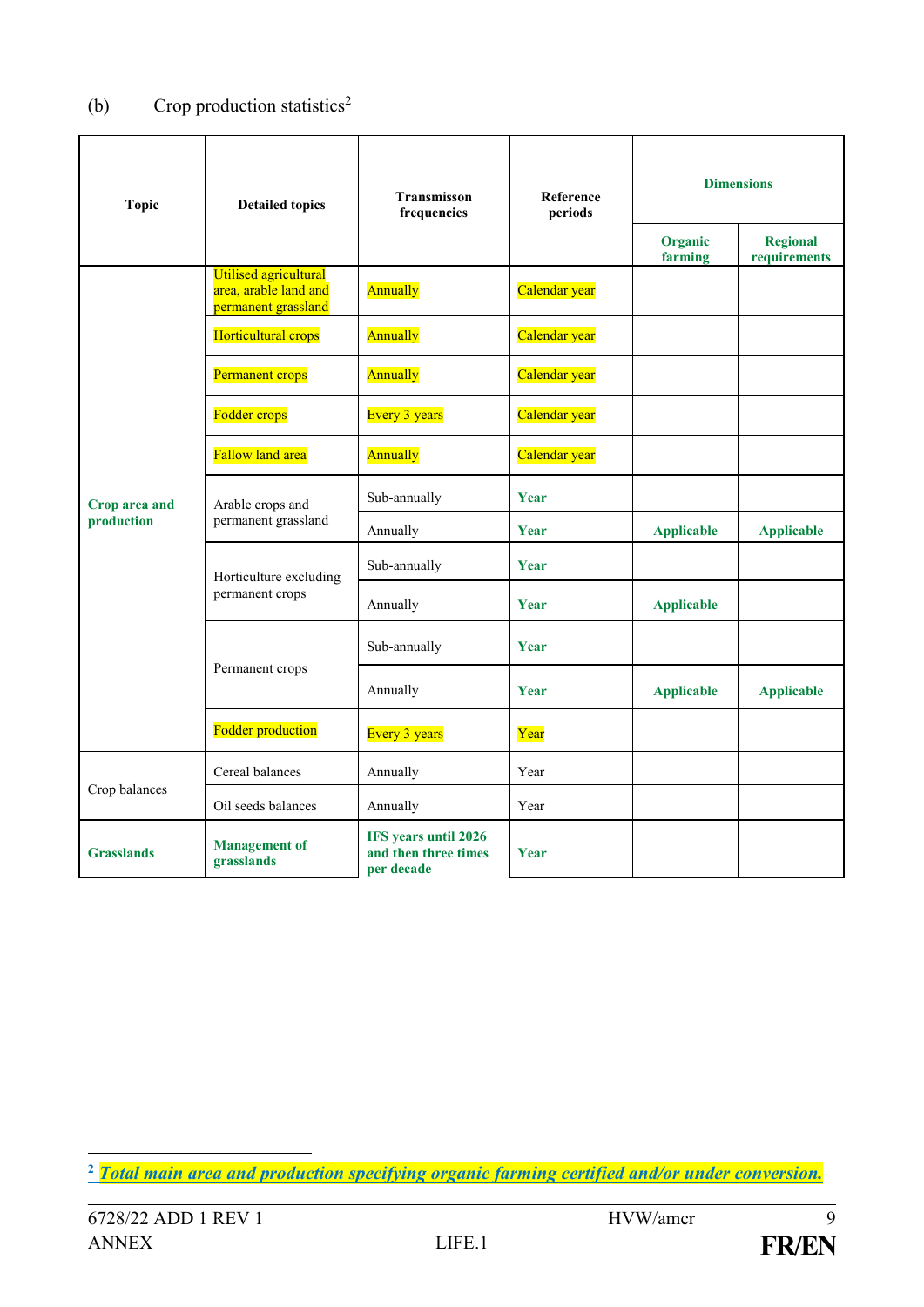### (c) Agricultural price statistics

<span id="page-9-0"></span>

|                               |                                     |                            |                      |                    | <b>Dimensions</b>               |
|-------------------------------|-------------------------------------|----------------------------|----------------------|--------------------|---------------------------------|
| <b>Topic</b>                  | <b>Detailed topics</b>              | Transmisson<br>frequencies | Reference<br>periods | Organic<br>farming | <b>Regional</b><br>requirements |
|                               |                                     |                            |                      |                    |                                 |
|                               |                                     |                            |                      |                    |                                 |
|                               |                                     |                            |                      |                    |                                 |
|                               | Early and achieved<br>indices       | Quarterly                  | <b>Quarters</b>      |                    |                                 |
|                               |                                     | Annually                   | Year                 |                    |                                 |
|                               |                                     |                            |                      |                    |                                 |
| Agricultural price<br>indices | Weights and re-based<br>indicies    | Every 5 years              | Quarter              |                    |                                 |
|                               |                                     |                            |                      |                    |                                 |
|                               |                                     |                            |                      |                    |                                 |
|                               |                                     |                            | <b>Years</b>         |                    |                                 |
|                               |                                     |                            |                      |                    |                                 |
|                               | Fertilisers                         | <b>Annually</b>            | Year                 |                    |                                 |
|                               | <b>Plant protection</b><br>products | Annually                   | Calendar year        |                    |                                 |
| Absolute input prices         | <b>Biocidal products</b>            | Annually                   | Calendar year        |                    |                                 |
|                               | Veterinary medicinal<br>products    | Annually                   | Calendar year        |                    |                                 |
|                               | Feedingstuff                        | Annually                   | Year                 |                    |                                 |
|                               | Energy                              | Annually                   | Year                 |                    |                                 |
| Agricultural land prices      | Agricultural land prices            | Annually                   | Year                 |                    |                                 |
| and rents                     | Agricultural land rents             | <b>Annually</b>            | Year                 |                    |                                 |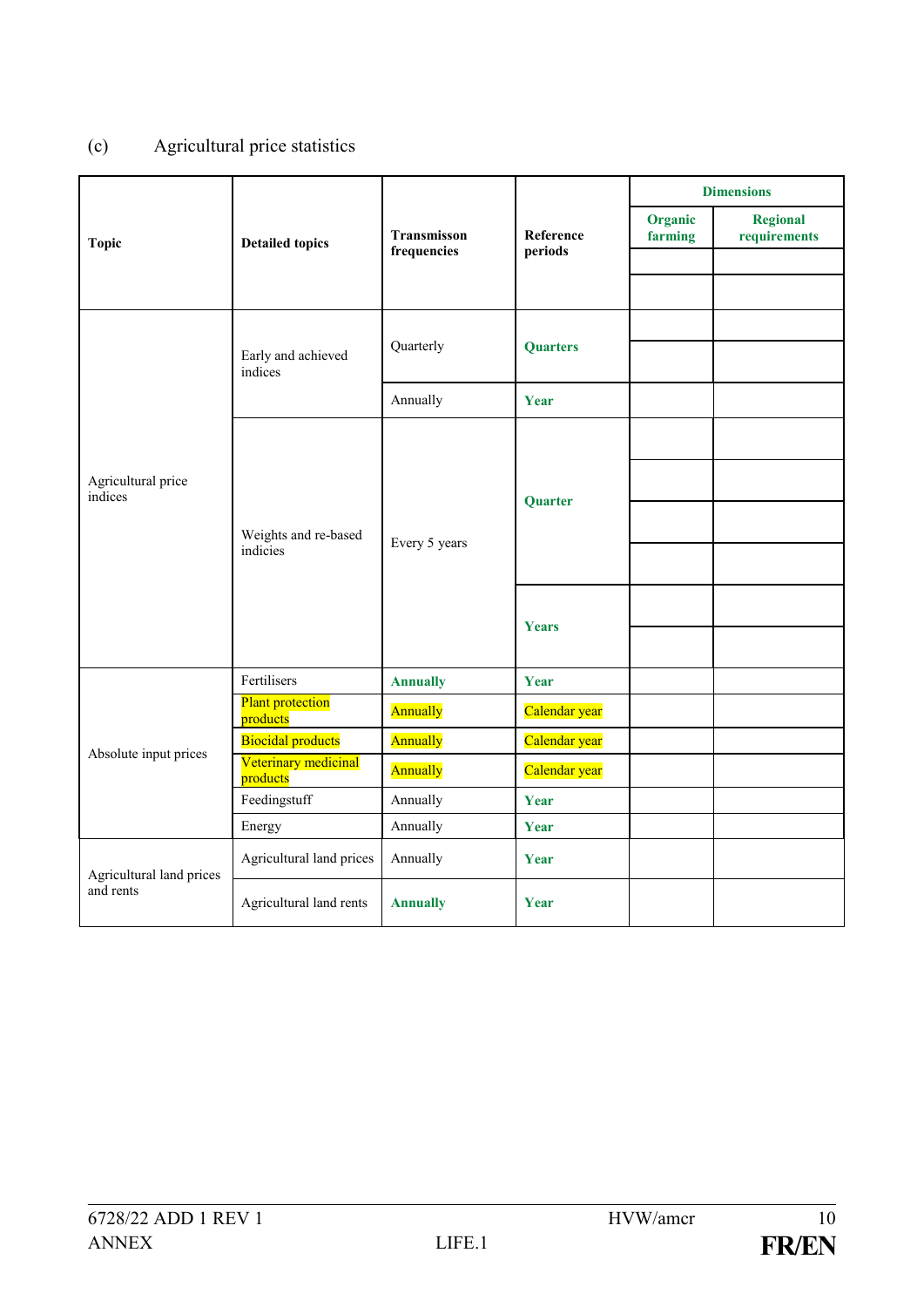#### **(d)** Statistics on nutrients**, pesticides, veterinary medicinal** and plat protection products **and antibiotics in animal feed<sup>3</sup>**

| <b>Topic</b>                                          | <b>Detailed topics</b>                                                         | <b>Transmisson frequencies</b>                                                                                                                                                                                                                                                     | Reference<br>periods | <b>Dimensions</b>  |                                 |
|-------------------------------------------------------|--------------------------------------------------------------------------------|------------------------------------------------------------------------------------------------------------------------------------------------------------------------------------------------------------------------------------------------------------------------------------|----------------------|--------------------|---------------------------------|
|                                                       |                                                                                |                                                                                                                                                                                                                                                                                    |                      | Organic<br>farming | <b>Regional</b><br>requirements |
| <b>Nutrients in</b><br>fertilisers for<br>agriculture | Inorganic fertilisers<br>for agriculture                                       | Annually                                                                                                                                                                                                                                                                           | Year                 |                    |                                 |
|                                                       | Organic fertilisers for<br>agriculture                                         | <b>Every 5 years</b>                                                                                                                                                                                                                                                               | Year                 |                    |                                 |
| Nutrient balances                                     | Crops and forage<br>nutrient contents<br>coefficients                          | <b>Every 5 years</b>                                                                                                                                                                                                                                                               | Years                |                    |                                 |
|                                                       | Crop residue<br>volumes and nutrient<br>content coefficients                   | <b>Every 5 years</b>                                                                                                                                                                                                                                                               | Year                 |                    |                                 |
|                                                       | Biological nitrogen<br>fixation coefficients                                   | <b>Every 5 years</b>                                                                                                                                                                                                                                                               | Year                 |                    |                                 |
|                                                       | Atmospheric<br>nitrogen deposition<br>coefficients                             | <b>Every 5 years</b>                                                                                                                                                                                                                                                               | Year                 |                    |                                 |
|                                                       | Seed use nutrient<br>content coefficients                                      | <b>Every 5 years</b>                                                                                                                                                                                                                                                               | Year                 |                    |                                 |
|                                                       | Livestock excretion<br>nutrient coefficients                                   | <b>Every 5 years</b>                                                                                                                                                                                                                                                               | Year                 |                    |                                 |
|                                                       | Livestock manure<br>withdrawal volumes<br>and nutrient content<br>coefficients | <b>Every 5 years</b>                                                                                                                                                                                                                                                               | Year                 |                    |                                 |
| Plant protection<br>products                          | Plant protection<br>products placed on<br>the market                           | <b>Annually</b>                                                                                                                                                                                                                                                                    | Year                 |                    |                                 |
|                                                       | Use of plant<br>protection products<br>in agriculture                          | - Every two years i.e. data for<br>reference year 2025 to be<br>transmitted<br>by<br><b>Member</b><br>States in 2026 and data for<br>reference year 2027 to<br>be<br>transmitted<br>by<br><b>Member</b><br><b>States in 2028</b><br>- Annually from reference<br>vear 2029 onwards | Year                 |                    |                                 |

**<sup>3</sup>** *Specifying use on organic farming certified and/or under conversion.*

<u>.</u>